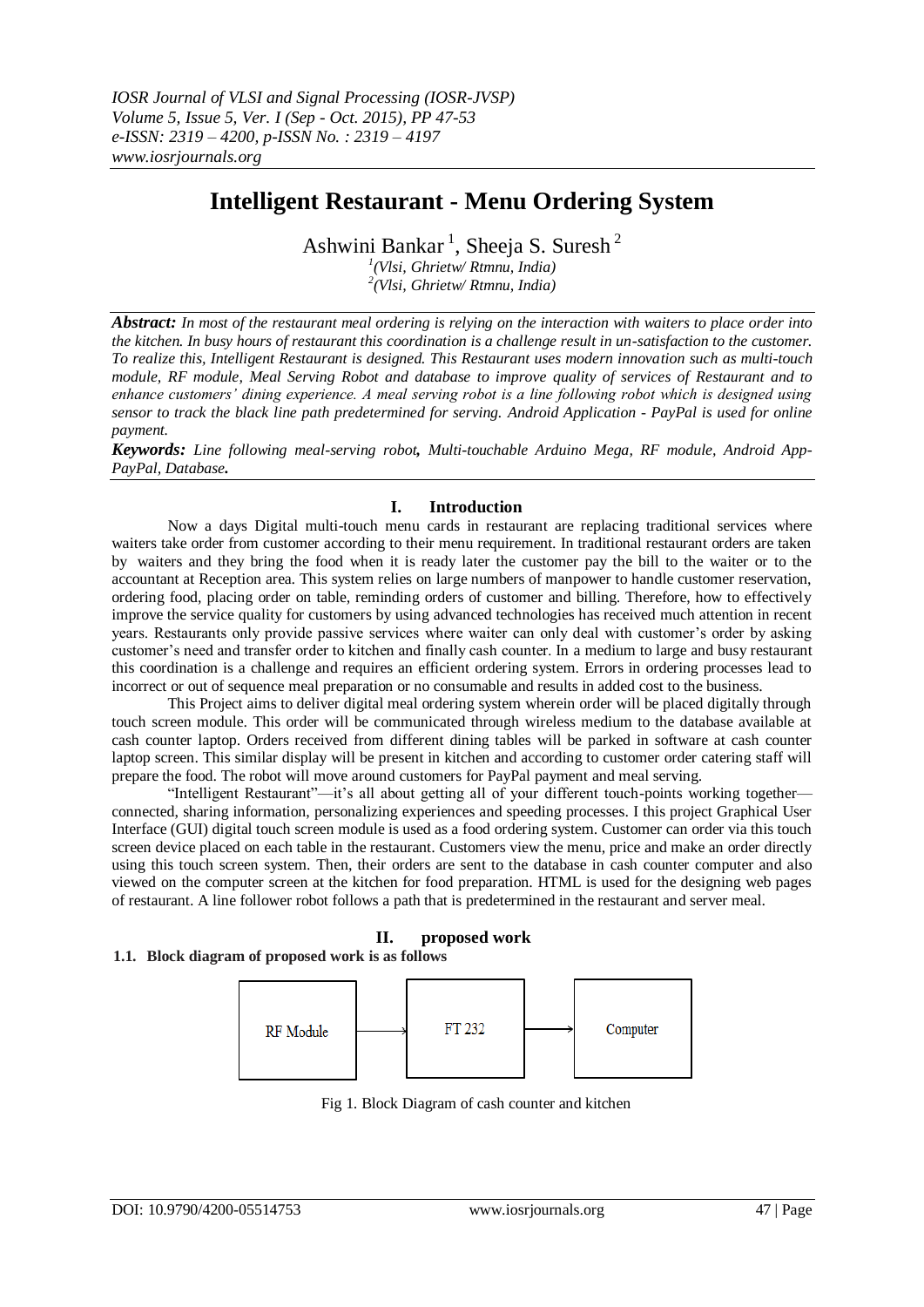

Fig 2. Block Diagram of digital touch screen.

 In an Intelligent Restaurant system customer will place an order on touching on touch screen module which is placed on every table. First screen of the module is welcome screen. After that menu screen will appear. This page contains information about the menu item and its respective price. For quantity, customers will tap on the '+' or '\_' symbol to increase or decrease amount and then place order. Customers will add and remove items and the total cost is calculated in the database. The Restaurant Block diagram is shown in Fig 1. This order is proceed into kitchen and cash counter via RF module. This order will display in cash counter and kitchen for the food preparation.

2.2 I have demonstrated meal service robot i.e. line following. This is a black line follower robot which is designed for food serving to the customer to reduce work load of waiter . It will follow a path that is predetermined by the Restaurant management.



**III. Result**

### **3.1 PAYPAL:**

PayPal is used for online payment which is integrated in android phone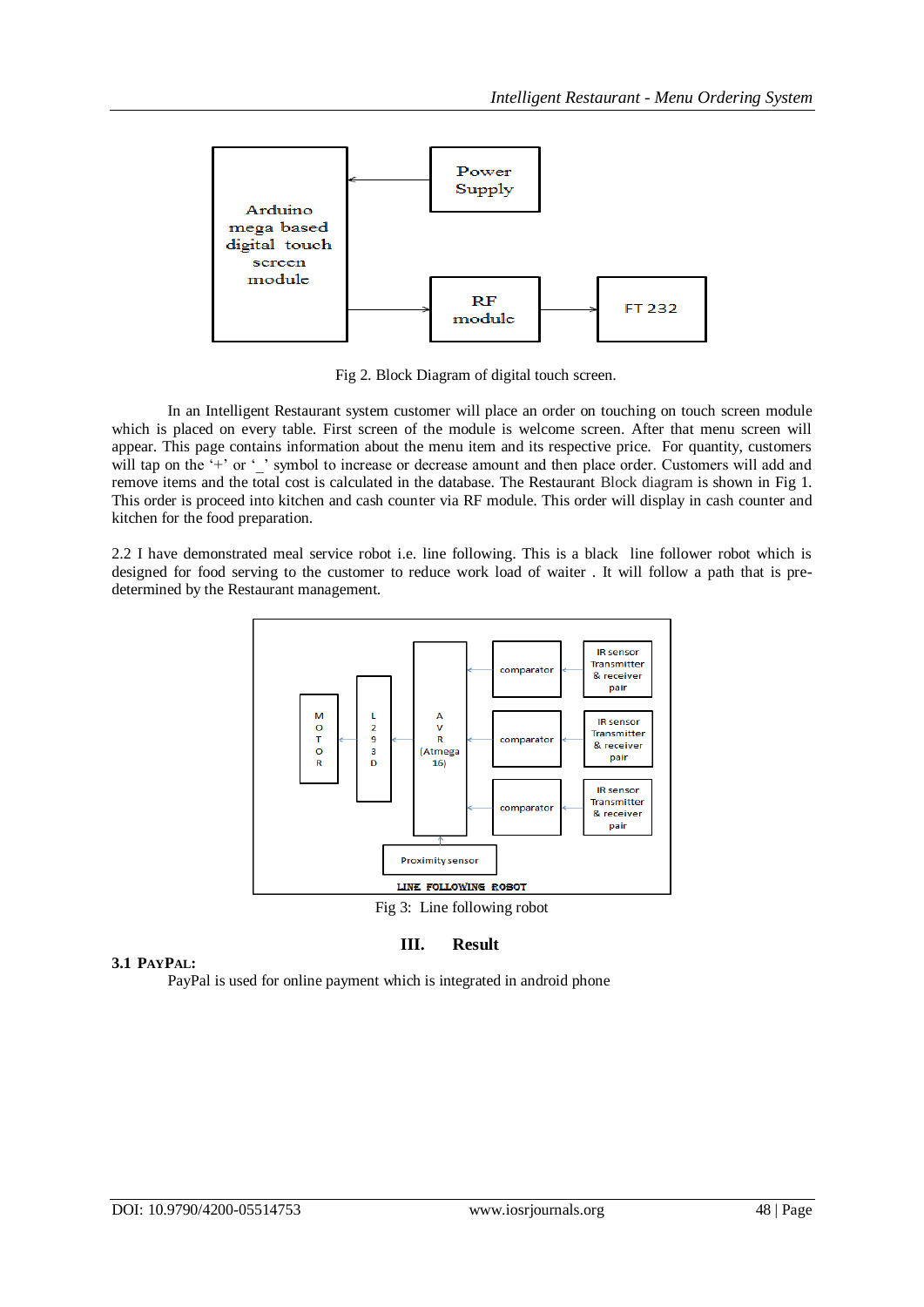#### **3.1.1 PayPal Signup form:**

| <b>Enter Name</b>          |  |
|----------------------------|--|
| Enter Mobile Number        |  |
| <b>Enter Email Address</b> |  |
| Enter Username             |  |
| <b>Enter Password</b>      |  |

Fig 4. Front view of PayPal app with Signup form in Android mobile

#### **3.1.2 PayPal Login form:**

This login form is required username and password for customer to pay bill.

| MyPayPal       |                |
|----------------|----------------|
| <b>PayPal</b>  |                |
| Enter UserName |                |
| Enter Password |                |
| <b>Log In</b>  |                |
|                | <b>Sign Up</b> |

Fig 5. Front view of PayPal app with Login form in Android mobile

#### **3.1.3 PayPal payment form:**

Payment form consist of Amount, Card Number, Expired date and cvv code of card and also Mobile Number of Customer.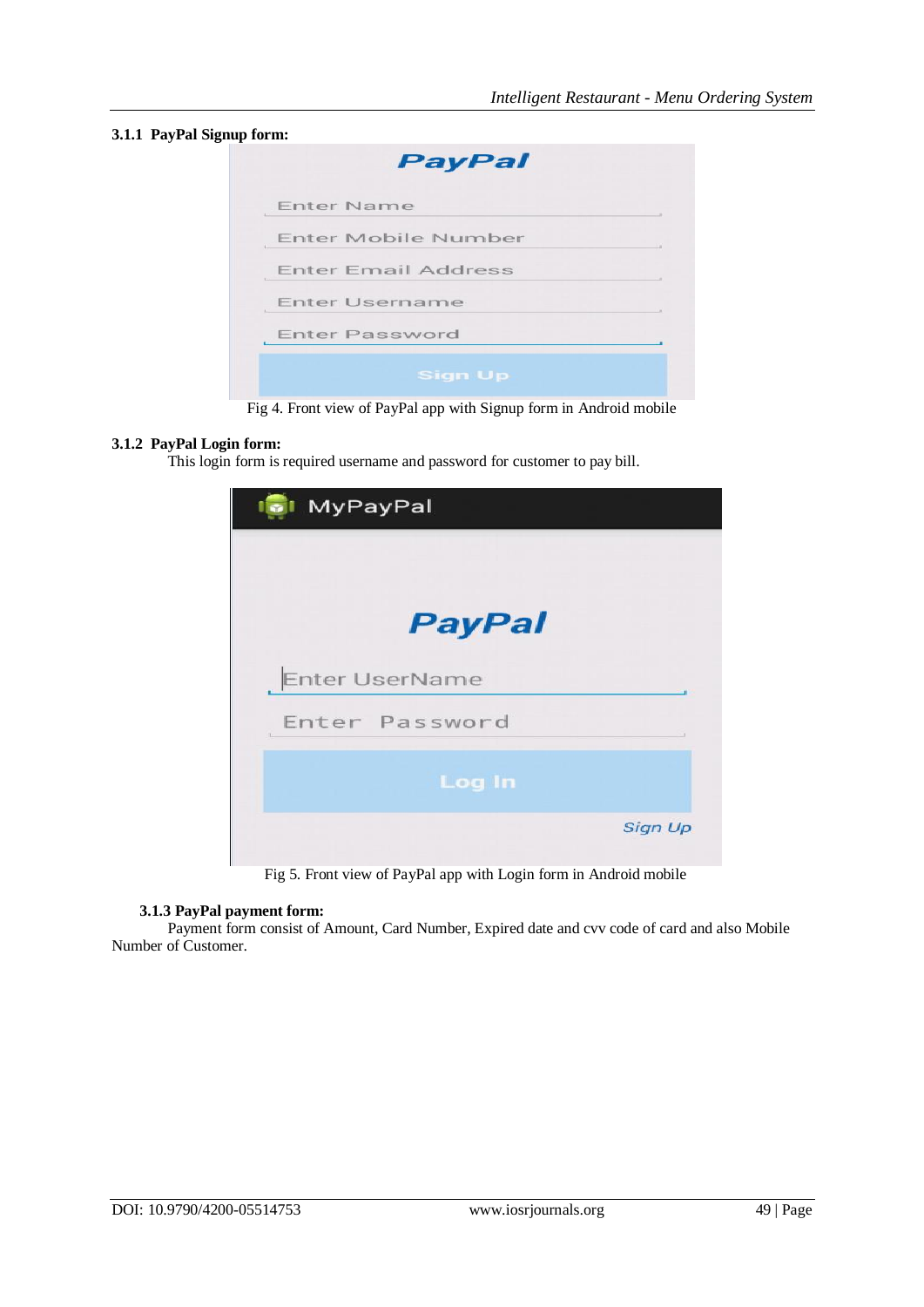|                     | <b>PayPal</b> |              |
|---------------------|---------------|--------------|
| Amount              |               |              |
| 1000                |               |              |
| Card Number         |               |              |
| 1234 5678 1234 5678 |               |              |
| Expires             | <b>CVV</b>    |              |
| MM/YY               | 123           |              |
| Mobile Number       |               |              |
| Enter Mobile number |               |              |
| Pay                 |               | <b>Reset</b> |

Fig 6. Front view of PayPal app with payment form in Android mobile

#### **3.2 Touch Screen Ordering Module:**

3.2 inch TFT LCD Screen Module which is placed on every table for food ordering.

**3.2.1 Welcome Screen:**



Fig 7. Front view of Digital touch screen (Welcome Screen)

#### **3.2.2 Ordering Screen:**



Fig 8. Front view of Digital touch screen (Ordering Screen)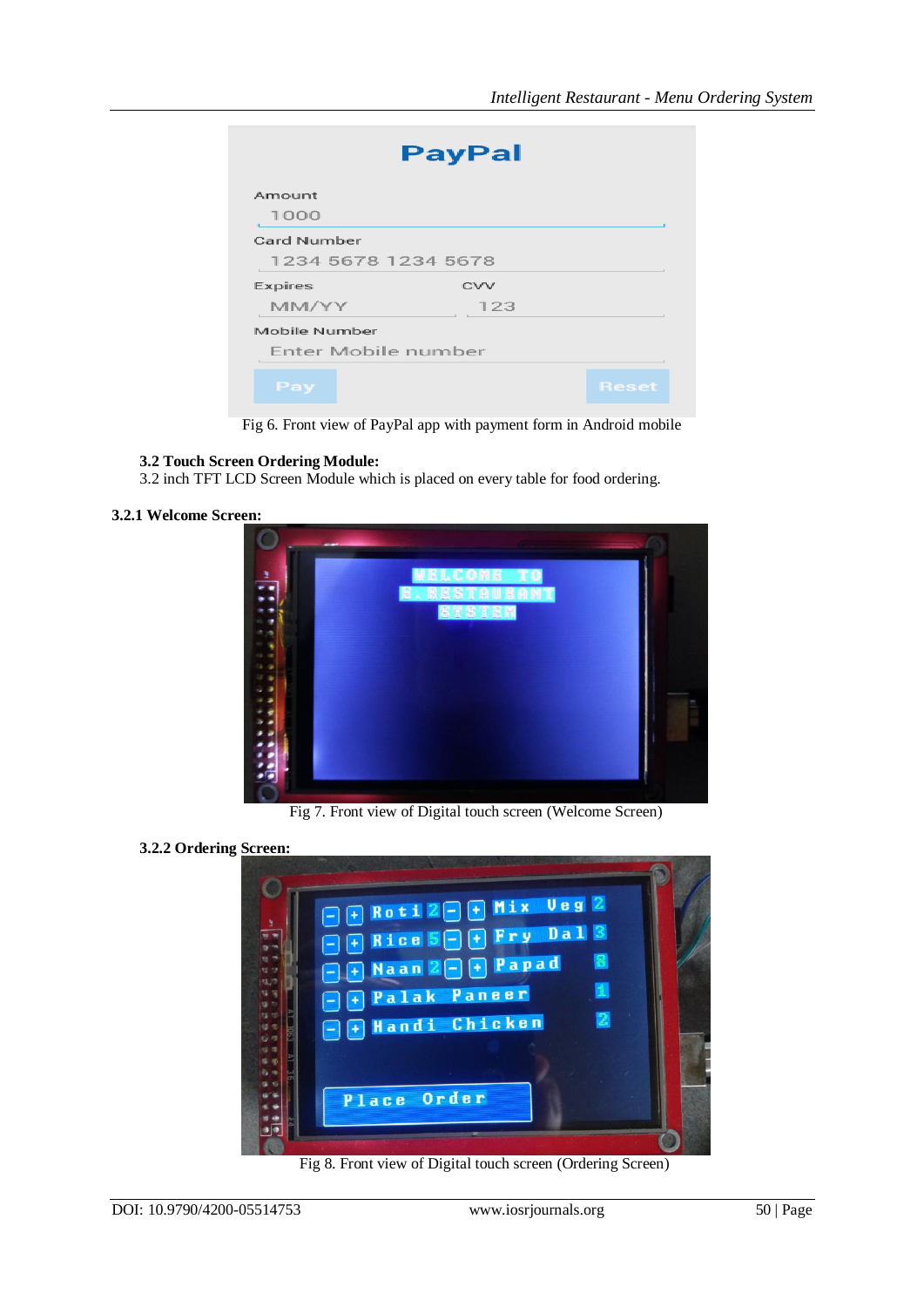#### **3.3 Web pages of Restaurant**

Web pages of Intelligent Restaurant are shown in the fig's below:

#### **3.3.1 Home Page:**

It is a main page of restaurant which is visible at cash counter system. This page consists of login form. After login, manager will change content and amount of menu item



Fig 9. Front view of Home Page of Restaurant at Cash Counter

#### **3.3.2 Menu Page:**



Fig 10. Front view of Menu Page of Restaurant at Cash Counter

#### **3.3.3 Database Details:**

Quantity of ordered menu and rate will be displayed in data base.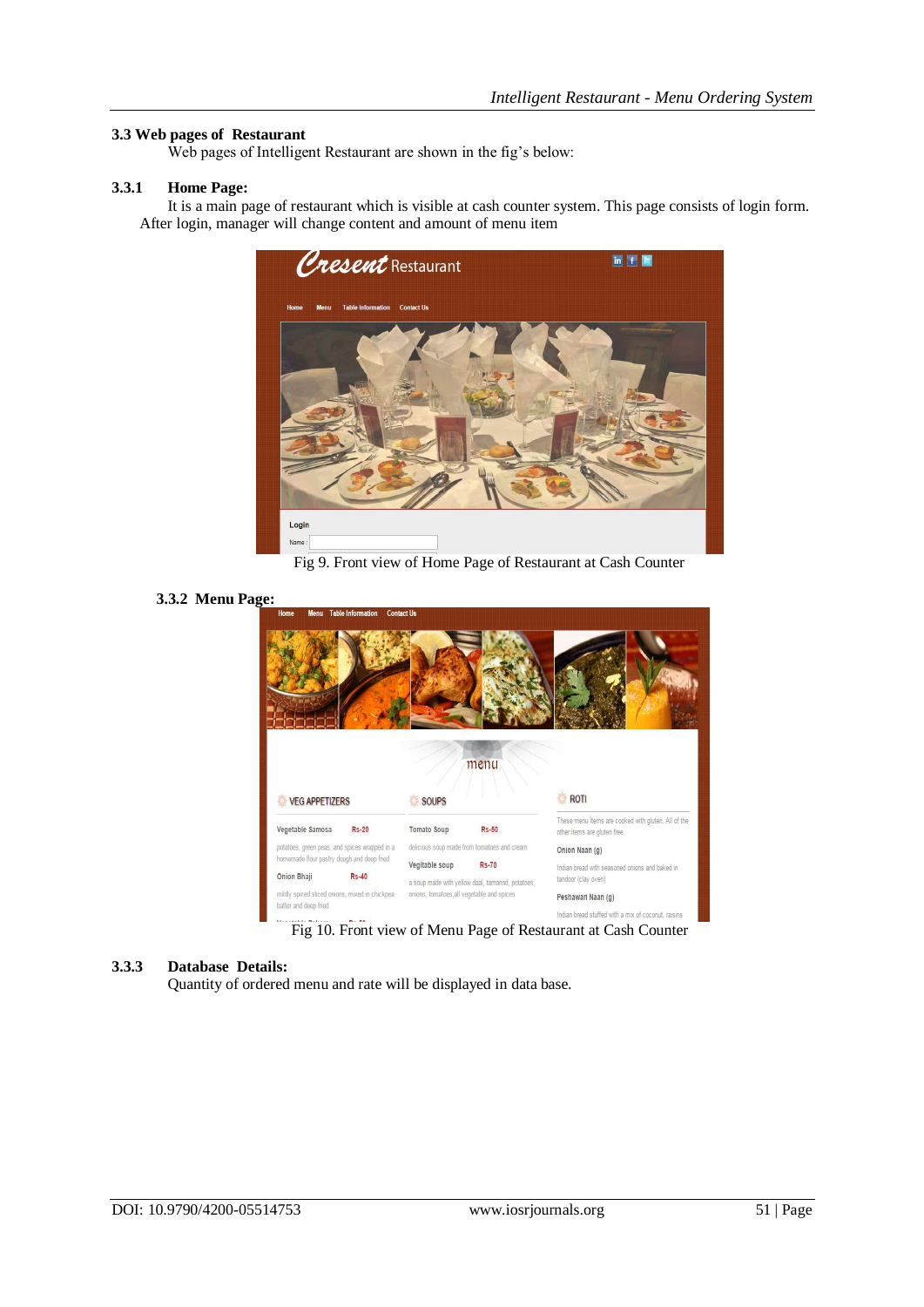| Cresent Restaurant               |                  |                   |                               |                           |         | in f |
|----------------------------------|------------------|-------------------|-------------------------------|---------------------------|---------|------|
| <b>Table Information</b><br>Menu |                  | <b>Contact Us</b> |                               |                           |         |      |
| lome                             |                  |                   |                               |                           |         |      |
|                                  |                  |                   |                               |                           |         |      |
|                                  | Connect          | Start             | Data Received                 |                           | Refresh |      |
|                                  | <b>Item Name</b> | Quantity          | Rate                          |                           | Amount  |      |
|                                  | Roti             |                   | 12                            | $\equiv$                  | 12      |      |
|                                  | Mix Veg          |                   | 180                           | $\equiv$                  | 180     |      |
|                                  | Rice             | 2                 | 150                           | н                         | 300     |      |
|                                  | Fry Dal          |                   | 160                           | ×                         | 160     |      |
|                                  | Naan             | 12                | 15                            | Ξ                         | 30      |      |
|                                  | Papad            | п                 | 10                            | Ξ                         | 10      |      |
|                                  | Palak Paneer     | 3                 | 220                           | Ξ                         | 660     |      |
|                                  | Handi Chicken    | $\sqrt{2}$        | 200                           | Ξ                         | 400     |      |
|                                  |                  |                   |                               | Total:                    | 1752 00 |      |
| Customer Name ashwini            |                  |                   | Email ashwinibankar@gmail.com | Mobile Number 09665850321 |         | Save |
| Order List                       |                  |                   |                               |                           |         |      |

Fig 11. Front view of Database details at Cash Counter

#### **3.4 Line Following Robot:**

Line Following Robot is use as a meal serving Robot which follow a predefine black path to serve food to particular customer.



Fig 12. Top view of Line Following Robot for serving Meal

#### **3.5 Analysis Result:**

| <b>Test Module</b>                            | <b>Result</b>  |
|-----------------------------------------------|----------------|
| Placed order with digital touch screen module | <b>Success</b> |
| Adding all items to the database.             | <b>Success</b> |
| Calculation of amount of placed order         | <b>Success</b> |
| PayPal online payment                         | <b>Success</b> |
| Meal serving by line following Robot          | <b>Success</b> |

Fig 13. Intelligent Restaurant Analysis Result

#### **IV. Conclusions**

This project consist of touch screen module programmed by embedded C, HTML pages for restaurant information, an Android application "PayPal" for online payment and a robot which is line following meal serving bot. This system provide feature to customers to order food touch screen LCD module which is placed in every table, and it is wirelessly connected to the cash counter and the kitchen via RF module. A black line follower robot is used to serve meal to customer which will carry food from kitchen. PayPal is application which is integrated in an android mobile for online payment.